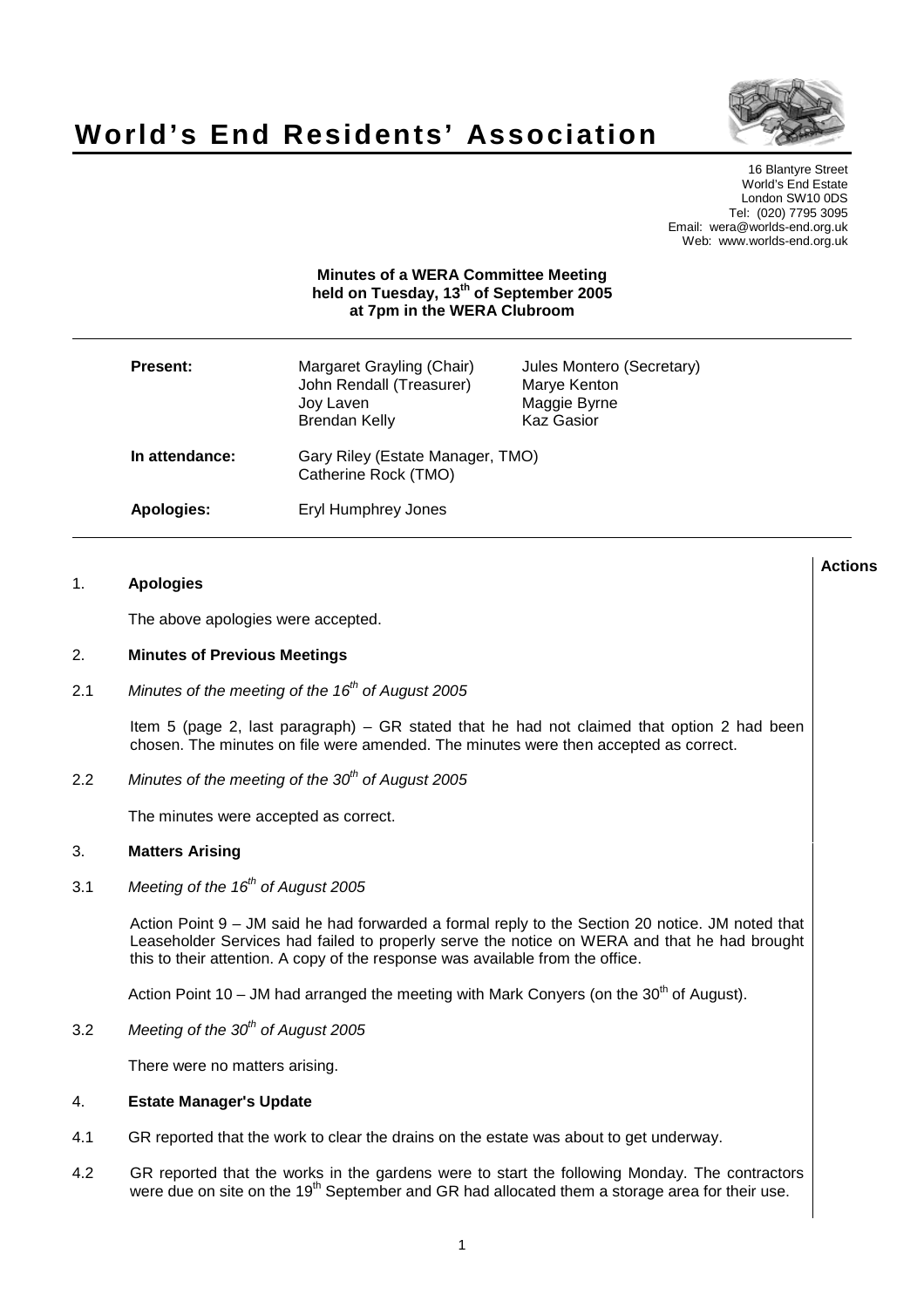| 4.3  | GR stated that he was progressing the ARB-funded works to paint the tower lift landings and had<br>received a list of colours from OCS, which were: red, grey and black. GR proposed that either the<br>residents or WERA choose the colour that would then be used across the estate. GR noted that<br>there might be problems with residents who did not agree with the chosen colour. JM asked<br>whether those residents who had already painted their landings would be allowed to keep them<br>"as they are". GR said this would be looked at during consultation process. MK noted that she had<br>painted her landing black and she did not wish the colour changed. MG asked GR to check<br>whether the "mastic" used around the new doorframes could be painted. GR said he would check.<br>GR stated that he had still to consult with OCS as to how the painting work was to be carried out. | <b>GR</b>           |
|------|----------------------------------------------------------------------------------------------------------------------------------------------------------------------------------------------------------------------------------------------------------------------------------------------------------------------------------------------------------------------------------------------------------------------------------------------------------------------------------------------------------------------------------------------------------------------------------------------------------------------------------------------------------------------------------------------------------------------------------------------------------------------------------------------------------------------------------------------------------------------------------------------------------|---------------------|
| 4.4  | GR reported that Transport for London was carrying out improvement works to the junction of Lots<br>Road. The works commended on the 22 <sup>nd</sup> September. Notices would be put up in the lift lobbies.                                                                                                                                                                                                                                                                                                                                                                                                                                                                                                                                                                                                                                                                                            |                     |
| 4.5  | GR stated that the Regeneration Trust had asked for permission to hold a barbecue outside the<br>computer centre. The committee had no objection to the trust serving food outside the centre but<br>did not think a barbecue was a good idea. GR would pass this on.                                                                                                                                                                                                                                                                                                                                                                                                                                                                                                                                                                                                                                    | <b>GR</b>           |
| 4.6  | GR reminded the meeting that the manager of the Children's Home had offered to attend a<br>meeting with WERA. JM would liase with GR and confirm a date for a meeting.                                                                                                                                                                                                                                                                                                                                                                                                                                                                                                                                                                                                                                                                                                                                   | JM, GR              |
| 4.7  | GR stated that the building debris in the hanging garden above the Greaves Tower ground floor<br>lift lobby had been cleared. GR believed the debris had caused the subsequent leak into the lift<br>lobby. JL noted that some plants had been damaged during the removal. GR stated that the work<br>to clean up the mess had yet to be completed. KG noted that the leak may have damaged the<br>reinforced concrete and suggested that the contractor's insurance cover the costs of any repair.                                                                                                                                                                                                                                                                                                                                                                                                      |                     |
| 4.8  | MG noted that what appeared to be a filing cabinet was sitting on the roof of the fourth floor lift<br>lobby in Chelsea Reach Tower. GR would investigate.                                                                                                                                                                                                                                                                                                                                                                                                                                                                                                                                                                                                                                                                                                                                               | <b>GR</b>           |
| 4.9  | GR proposed writing to tenants with regards to the practice of throwing rubbish onto the walkway<br>and lift lobby roofs and gardens. This followed an incident in which someone in Blantyre Tower<br>had thrown a large piece of glass from a great height onto the lift lobby roof where it had become<br>deeply embedded into the roof. GR/CR would prepare a letter.                                                                                                                                                                                                                                                                                                                                                                                                                                                                                                                                 | GR, CR              |
| 4.10 | MK asked whether the recent incident involving a contractor in Dartrey Tower had been caught on<br>camera. GR said it had, although the culprit had been identified in any case. The leaseholder<br>concerned would be recharged the costs of cleaning up their contractor's mess. JR suggested<br>that GR and WERA draw up a "code of conduct" for contractors visiting the estate. GR agreed.<br>MG suggested that it might be a good idea to draw up a "guide of acceptable behaviour" for all<br>residents and that this should be distributed to all existing residents as well as anyone taking up<br>residence on the estate in future. CR agreed this was a good idea.                                                                                                                                                                                                                           | All, GR             |
| 4.11 | JM asked GR to clarify whether residents' contractors could park in Blantyre Street. GR stated<br>that they allowed residents' contractors (and deliveries) to park in Blantyre Street if space was<br>available. Residents must contact the concierge on the day they expected the contractor/delivery.                                                                                                                                                                                                                                                                                                                                                                                                                                                                                                                                                                                                 |                     |
| 4.12 | MG asked as to the status of the leak in the Blantyre Centre. GR said the leak had been due to a<br>cracked pipe and that it had now stopped. GR stated that OCS had cleaned the carpet in the<br>centre but that it was too heavily soiled and was to be disposed of. GR stated that the TMO would<br>repair the flooring of the centre and hoped that any contractor wishing to use it would paint it.                                                                                                                                                                                                                                                                                                                                                                                                                                                                                                 |                     |
| 4.13 | MG asked GR whether he was aware of a leak in Berenger Tower that had affected a household<br>of new tenants. GR said he was and that it was being dealt with.                                                                                                                                                                                                                                                                                                                                                                                                                                                                                                                                                                                                                                                                                                                                           |                     |
| 4.14 | JL reminded the meeting of the ongoing problems with dogs, particularly the damage being<br>caused in the gardens, and asked what was to be done. CR stated that a meeting was to be held<br>with the dog warden's manager later that week. It was noted that whilst some dog owners acted<br>responsibly, some did not. The damage to the trees in the gardens was proof of that.                                                                                                                                                                                                                                                                                                                                                                                                                                                                                                                       |                     |
| 4.15 | JL stated that the wet cleaning of Upper Whistler walk was either not being carried out or was<br>ineffective. GR said he would investigate. MG stated that the cleaning in the stairwells was also<br>not being carried out properly and needed to be inspected before being signed off. GR suggested<br>a walkabout of the estate. MG agreed although she pointed out that she expected previous issues<br>to be outstanding. MK noted a foul odour from the paladin bins and bin room in Dartrey Tower.                                                                                                                                                                                                                                                                                                                                                                                               | <b>GR</b><br>GR, MG |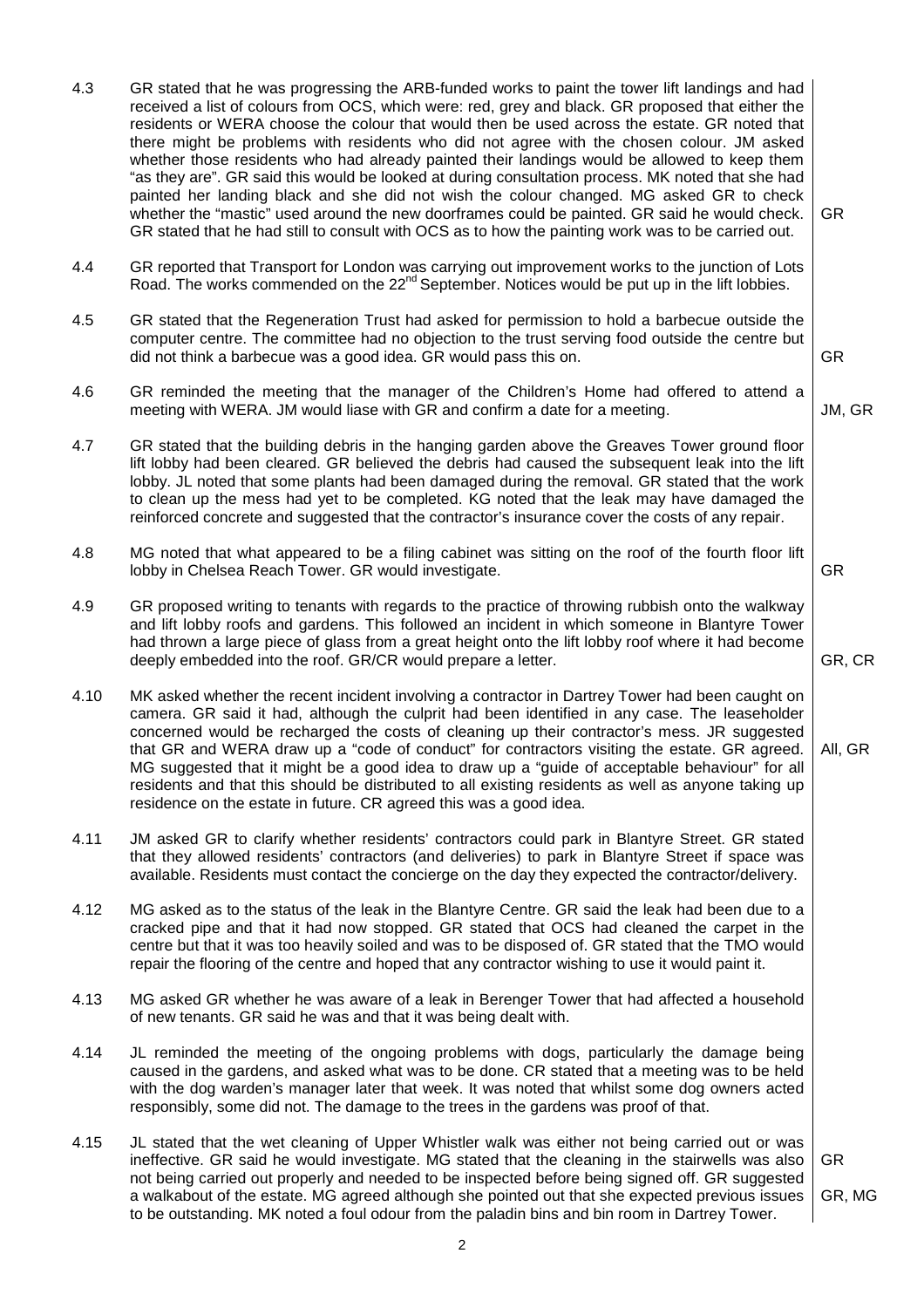4.16 MG asked about the "knife bin" which had been placed on the piazza. GR confirmed that the Police had placed it there. MG asked whether this could be moved to a more discrete location. GR said he would discuss the matter with the Police. GR said he would discuss the matter with the Police.

# 5. **Security Works (CCTV)**

- 5.1 JM stated that Chris Lloyd from Pellings had asked the committee to examine and comment on the sighting plans for the CCTV cameras. JM gave a quick rundown of the proposed camera locations and distributed copies of the maps. The committee considered the proposals and the following issues were noted:
	- That the CCTV cameras were to be installed before the estate was zoned.
	- That there was no CCTV coverage of the interior gardens or of the exterior of the estate (World's End Piazza, Blantyre Street, Flashpoint etc).
	- That the proposals did not include a camera in the ground floor lift lobbies. The committee stressed the need for this area to be covered by CCTV.
	- That in blocks with separate entrances for the lift lobby and stairwell (Dartrey, Berenger, Blantyre and Greaves Towers) only the lift lobby entrance was covered by a camera.
	- That some of the cameras in the walkways appeared to be redundant when taking the zoning proposals into account (e.g. the proposal includes CCTV cameras covering the service stairwell, which is to become inaccessible to residents after zoning).
	- That the cameras in the walkways would not necessarily cover the entrance into each zoned area. It was essential that CCTV cameras in the walkways cover the entrance into each zoned area post-zoning to record/deter any acts of vandalism to the doors and entry panels.

JM agreed to pass these on to Chris Lloyd from Pellings, Ayo and GR.

JM

GR and CR then left the meeting.

## 6. **Use of WERA Clubroom**

- 6.1 JM stated that the Primary Care Trust's Womens Exercise Classes had re-commenced following the summer break. Classes were now taking place on both Monday and Wednesday mornings.
- 6.2 JM stated that the Bengali group that had previous been using the Blantyre Centre had asked if they could use the WERA clubroom. JM had discussed the matter with a representative (Mrs. Islam) and the group had requested the use of the room on Saturday mornings from 10am to midday and on Sunday morning from 10am to 2pm. The committee agreed to the use of the clubroom by the group from 10am to midday on both Saturday and Sunday (two two-hour slots) for the next eight weeks starting on the 17<sup>th</sup> of September. JM was asked to confirm this with the group and emphasise the need for the group to leave the clubroom as they found it. JM
- 6.3 JM stated that an Asian Women Group was also interested in using the clubroom. The group was interested in using the room during the week and JM had provided them with a list of times in which the room was available. He had not heard back from them since. MG suggested that she contact the group herself to determine exactly what they wanted to use the room for and when. MG
- 6.4 **FOR INFORMATION** (not discussed at the meeting due to a memory lapse on JM's part): Another group has expressed an interest in using the clubroom. The group is the "Stroke Association" and they wish to use the clubroom on Thursday mornings as a place for their members to meet, chat and take part in therapeutic activities (reading, writing, playing board games etc). A representative of the group would be shown around the clubroom on the  $15<sup>th</sup>$  of September by JM.

## 7. **Local Management**

- 7.1 JM read out part of a letter he had received from Ian Twyford in mid-August (after the last ordinary committee meeting). The letter referred to an upcoming management restructure within the TMO.
- 7.2 JM explained that he and MG had received a paper describing the proposed management restructure in more detail the previous Friday  $(8^{th}$  of September). It was noted that as part of the restructure the post of World's End Manager would cease to exist, to be replaced by a new "Area Housing Manager" covering World's End and "a number of other estates".